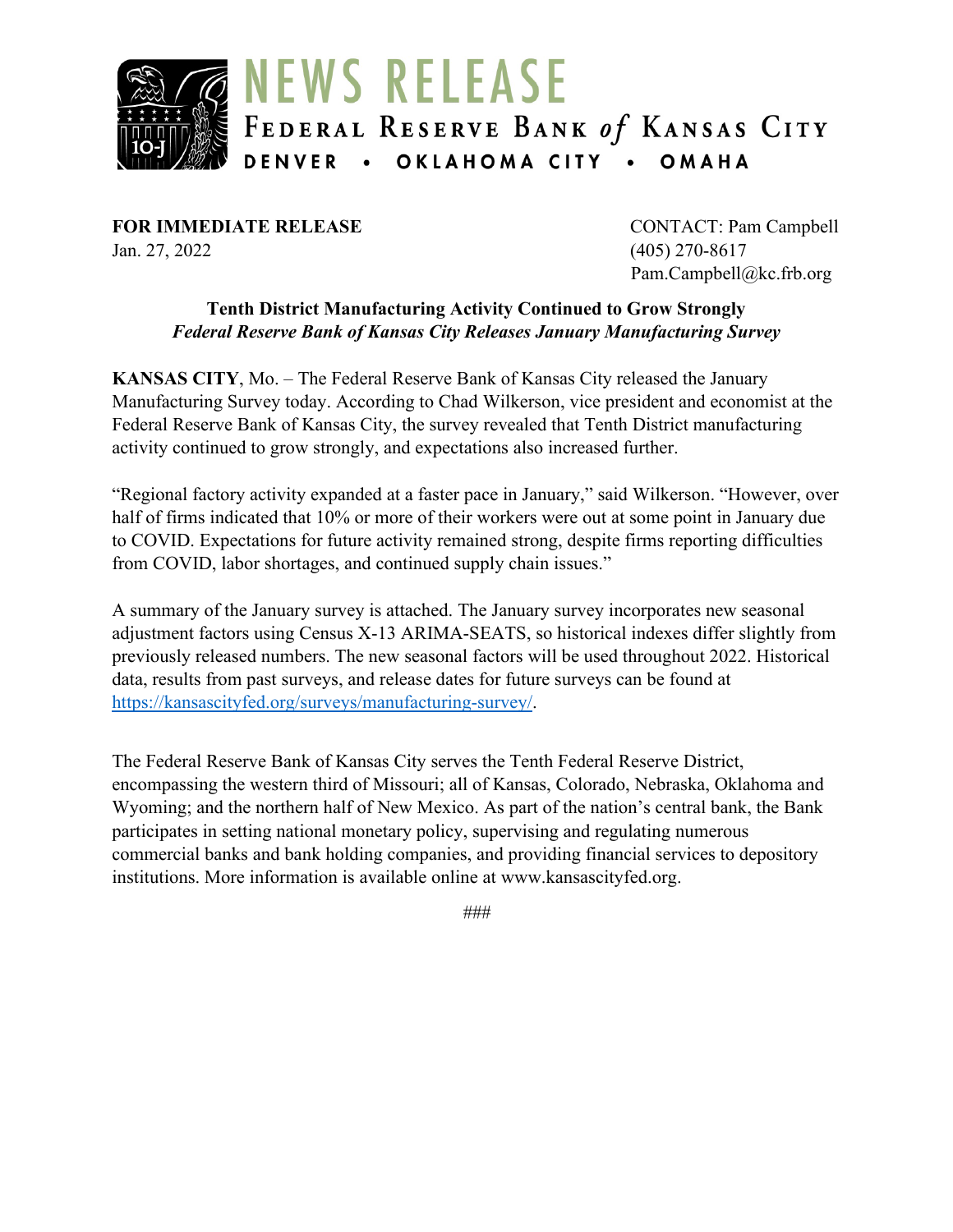# **TENTH DISTRICT MANUFACTURING SUMMARY**

Tenth District manufacturing activity continued to grow strongly, and expectations also increased further (Chart 1, Tables 1 & 2). The monthly index of raw materials prices continued to decline slightly from a month ago, although nearly all firms continued to report higher input prices compared to a year ago. Finished goods price indexes rose from a month ago and continued to increase steadily from a year ago. Expectations for future raw materials prices increased, and firms expected finished goods prices to expand at a faster rate over the next six months.

## **Factory Activity Continued to Grow Strongly**

The month-over-month composite index was 24 in January, up slightly from 22 in November and December (Tables 1 & 2). The composite index is an average of the production, new orders, employment, supplier delivery time, and raw materials inventory indexes. Factory growth was driven more by activity at durable goods plants in January, especially primary metals, machinery, electrical, furniture, and transportation equipment manufacturing. Month-over-month indexes were positive in January, indicating expansion. Indexes for production, employment, and order backlog rose at a faster pace, while the growth in supplier delivery time continued to ease slightly. New orders for exports also inched up. Year-over-year factory indexes continued to expand at a steady rate, with a composite index of 50 for the fourth month in a row. Inventories increased modestly compared to a year ago, along with employment and order backlog. The future composite index was 37 in January, up from 26 in December, as all future indexes increased. More firms expected increases in production, shipments, order backlog, new orders for export, employment, and capital expenditures.

# **Special Questions**

This month contacts were asked special questions about the recent COVID surge and how it has impacted their business so far in 2022. In January, 38% of firms reported a strong negative effect on business activity from this variant of COVID, and another 46% of firms reported a slight negative effect (Chart 2). More businesses reported negative impacts from this wave than when asked in December 2020 during a previous wave. Around 52% of firms reported that 10% or more of their workforce missed work in January due to COVID (Chart 3). Many firms commented on higher absenteeism with this strain with more workers testing positive and quarantining. Of the firms facing labor shortages, 69% of firms reported adding overtime for current staff and 65% of firms reported delaying orders in response to staffing issues (Chart 4). Moving forward, over a third of firms expected decreased business activity over the next six months due to the surge in COVID, while 57% of firms reported no change, and 9% expected increased activity (Chart 5). Expectations were marginally better from this strain compared to when this question was last asked in August 2021.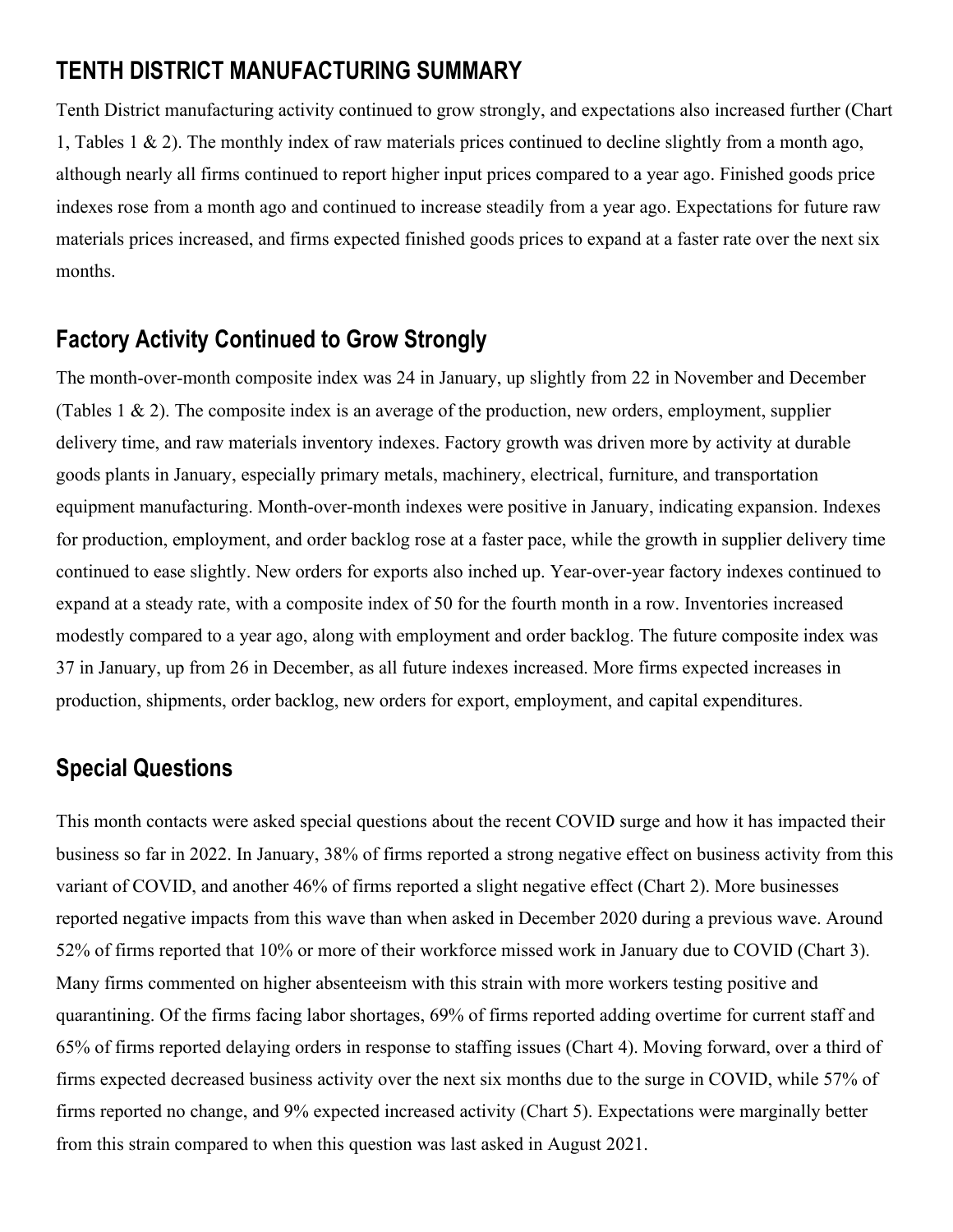## **Selected Manufacturing Comments**

"We have had an increase of team members out with COVID or quarantined. About 60 company-wide, which is 2-3 times the number we had the previous 6 months."

"Very hard to keep production up with increased COVID activity."

"COVID isolations and quarantines lead to construction delays for labor shortages, and increased supplier lead times for the same reason."

"We have escaped any mass infections due to workplace layouts, masks, temp checks, and numerous other changes. Any impact has been short term and then we have caught up within the next month."

"Most out due to exposure and have to gain negative tests prior to returning to work."

"Labor is a major problem. Very difficult to hire for entry level positions in manufacturing. Few desire to work full time and prefer only 2-3 days per week."

"We have recently implemented a pay progression plan that outlines how employees can earn \$0.25-0.50/hr by increasing their skillsets. The time element for each skillset test is 90 days."

"Labor and the supply chain are the major problems. Lead-times have doubled in some cases, so if it is supposed to take 3 weeks it is taking 6 weeks."

"The business we are in has been growing during the pandemic and at the same time between supply chain issues, employees out with COVID and the difficulty finding qualified employees it has been a very difficult process to keep our customers satisfied."

"Purchasing, costs, supply chain are still massive issues… have basically started raising prices on select items to almost extreme levels to intentionally limit or eliminate demand."

"We are making capital expenditures to bring in more automated equipment. This will help us to manufacture equipment with less people and also provide us flexibility in our manufacturing operations."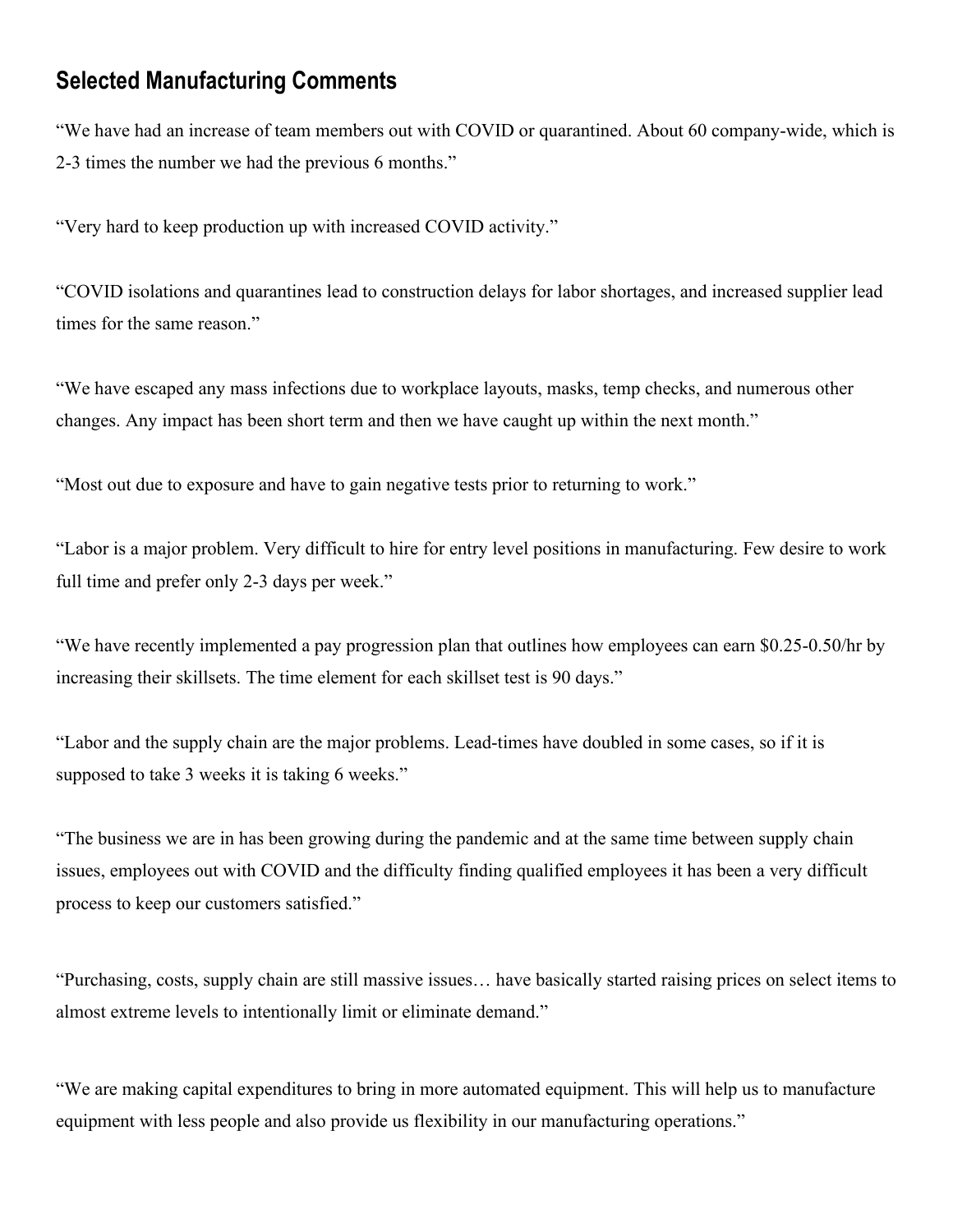|                                      |          |    | January vs. December<br>(percent)* |                    |           | January vs. Year Ago<br>(percent)* |    |                 |                    | <b>Expected in Six Months</b><br>(percent)* |    |                 |                    |           |  |
|--------------------------------------|----------|----|------------------------------------|--------------------|-----------|------------------------------------|----|-----------------|--------------------|---------------------------------------------|----|-----------------|--------------------|-----------|--|
|                                      |          | No |                                    | Diff               | <b>SA</b> |                                    | No |                 | Diff               |                                             | No |                 | Diff               | <b>SA</b> |  |
| <b>Plant Level Indicators</b>        | Increase |    | Change Decrease                    | Index <sup>^</sup> | Index*^   | Increase                           |    | Change Decrease | Index <sup>^</sup> | Increase                                    |    | Change Decrease | Index <sup>^</sup> | Index*/   |  |
| Composite Index                      |          |    |                                    | 21                 | 24        |                                    |    |                 | 50                 |                                             |    |                 | 37                 | 37        |  |
| <b>Production</b>                    | 35       | 45 | 20                                 | 15                 | 20        | 64                                 | 20 | 15              | 49                 | 59                                          | 31 | 10              | 50                 | 44        |  |
| Volume of shipments                  | 31       | 40 | 29                                 | 2                  | 5         | 58                                 | 23 | 19              | 38                 | 60                                          | 31 | 9               | 51                 | 45        |  |
| Volume of new orders                 | 39       | 36 | 25                                 | 14                 | 14        | 64                                 | 22 | 13              | 51                 | 46                                          | 39 | 15              | 31                 | 30        |  |
| Backlog of orders                    | 42       | 42 | 17                                 | 25                 | 27        | 64                                 | 24 | 12              | 53                 | 40                                          | 50 | 11              | 29                 | 33        |  |
| Number of employees                  | 27       | 61 | 12                                 | 16                 | 24        | 56                                 | 30 | 14              | 41                 | 60                                          | 36 | 4               | 56                 | 57        |  |
| Average employee workweek            | 18       | 66 | 16                                 | 3                  | 8         | 42                                 | 49 | 9               | 34                 | 31                                          | 64 | 5               | 26                 | 30        |  |
| Prices received for finished product | 51       | 45 | 4                                  | 47                 | 49        | 88                                 | 11 |                 | 88                 | 74                                          | 20 | 6               | 68                 | 67        |  |
| Prices paid for raw materials        | 72       | 23 | 6                                  | 66                 | 64        | 98                                 |    |                 | 97                 | 79                                          | 14 | 7               | 73                 | 73        |  |
| Capital expenditures                 |          |    |                                    |                    |           | 43                                 | 41 | 17              | 26                 | 42                                          | 45 | 13              | 30                 | 28        |  |
| New orders for exports               | 14       | 82 | 4                                  | 10                 | 6         | 22                                 | 69 | 9               | 13                 | 20                                          | 75 | 5               | 15                 | 17        |  |
| Supplier delivery time               | 50       | 38 | 12                                 | 38                 | 38        | 76                                 | 11 | 14              | 62                 | 52                                          | 31 | 17              | 35                 | 37        |  |
| <b>Inventories: Materials</b>        | 36       | 49 | 15                                 | 22                 | 27        | 62                                 | 24 | 14              | 49                 | 35                                          | 42 | 23              | 13                 | 16        |  |
| Inventories: Finished goods          | 25       | 57 | 18                                 | 8                  | 8         | 38                                 | 40 | 22              | 17                 | 27                                          | 52 | 21              | 7                  | 10        |  |

### **Table 1. Summary of Tenth District Manufacturing Conditions, January 2022**

\*Percentage may not add to 100 due to rounding.

^Diffusion Index. The diffusion index is calculated as the percentage of total respondents reporting increases minus the percentage reporting declines. \*^Seasonally Adjusted Diffusion Index. The month vs. month and expected-in-six-months diffusion indexes are seasonally adjusted using Census X-13.

Note: The January survey was open for a five-day period from January 19-24, 2022 and included 104 responses from plants in Colorado, Kansas, Nebraska, Oklahoma, Wyoming, northern New Mexico, and western Missouri.



#### **Chart 1. Manufacturing Composite Indexes**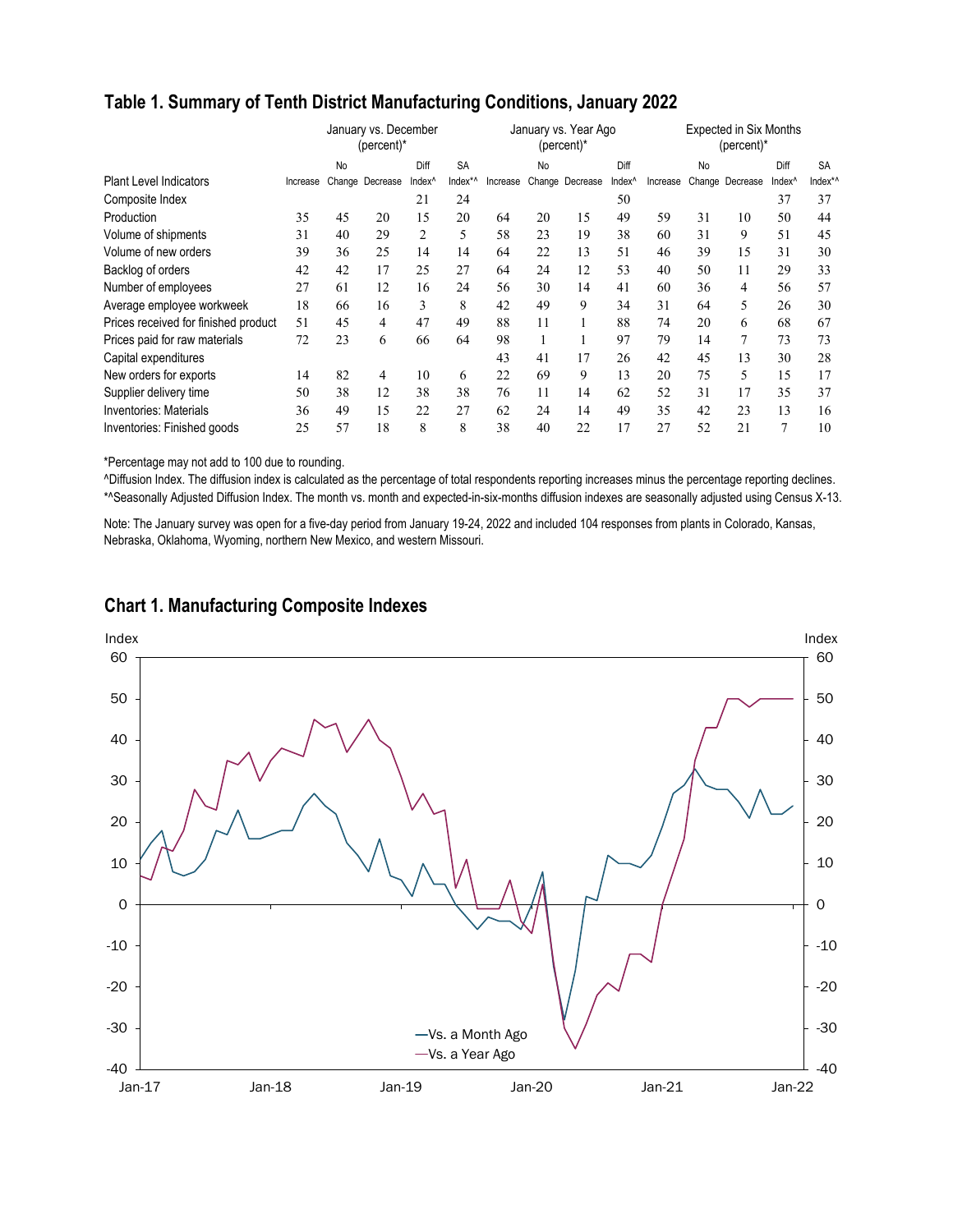



### **Chart 3. Special Question: What percentage of your work force has missed work in the month of January due to COVID?**

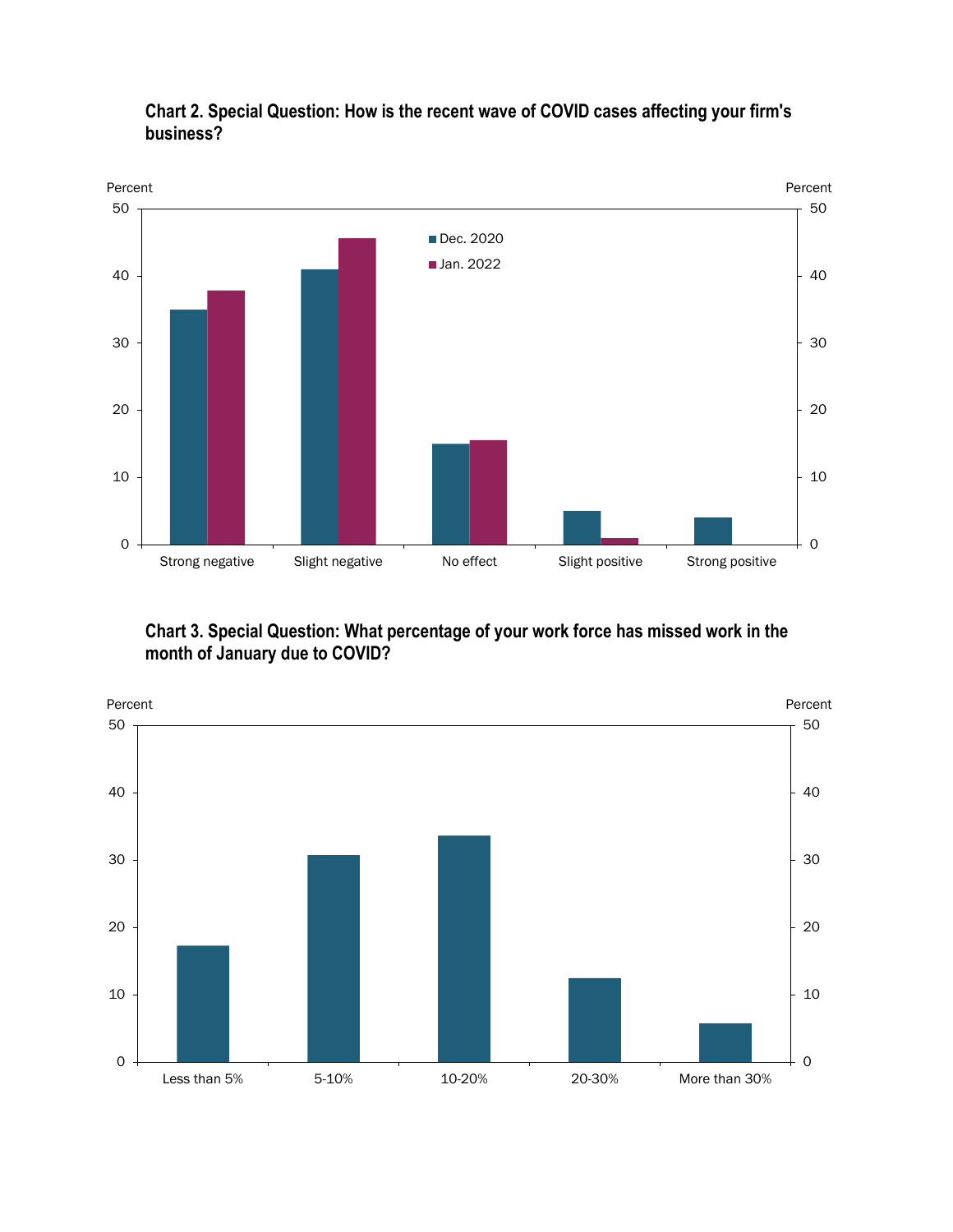

**Chart 4. Special Question: If your company is facing labor shortages or staffing issues (COVID-related or otherwise), which of the following strategies has your businsess implemented as a result? (check all that apply)**

**Chart 5. Special Question: How do you expect the surge in COVID cases will affect your firm's business activity over the next six months?**